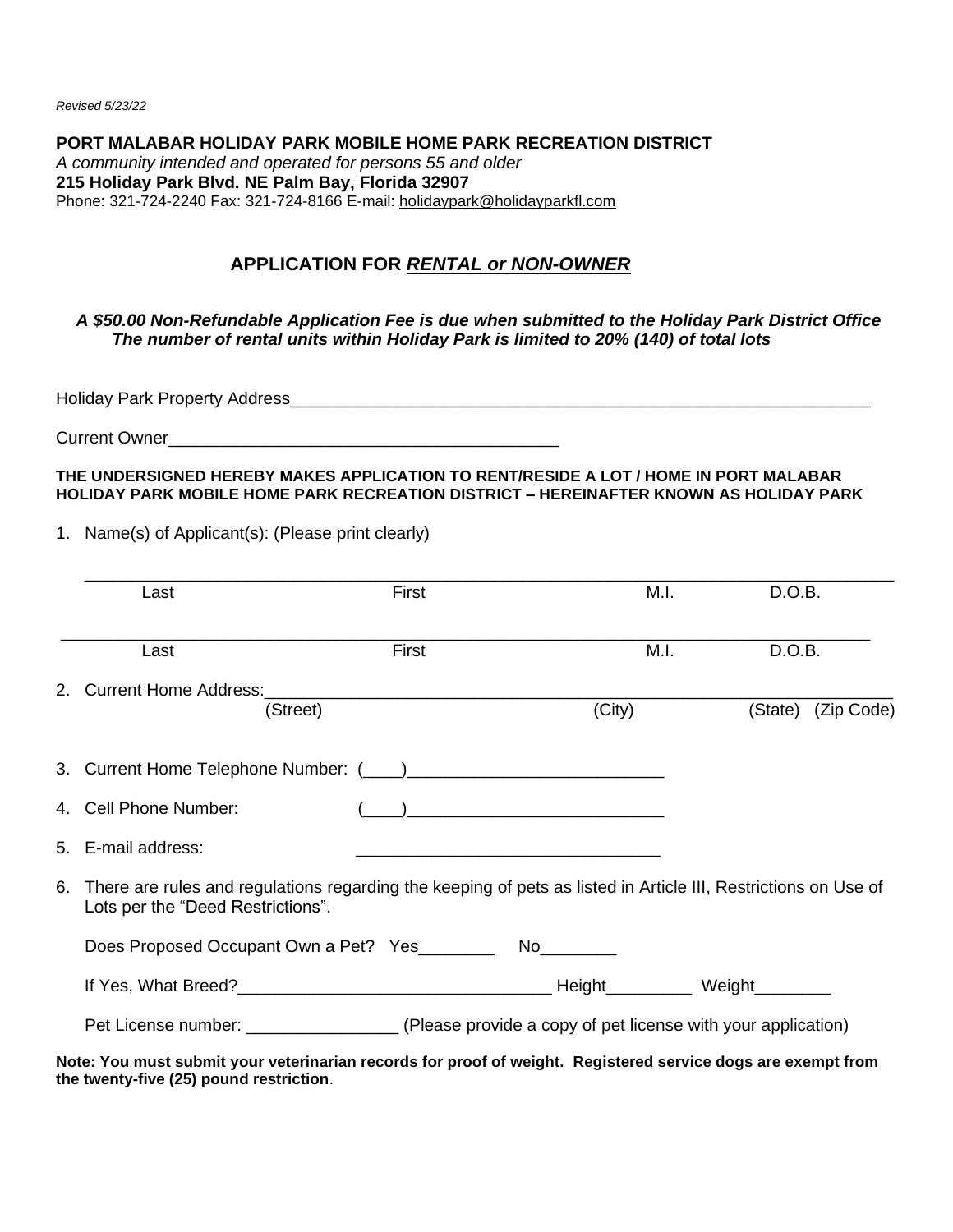### **APPLICANT'S INFORMATION IN CASE OF EMERGENCY:**

7. Contact Person in Case of Emergency: **(***OTHER THAN CO-APPLICANT***)**

| <b>ADDITIONAL INFORMATION:</b>                                                                          |  |  |  |  |  |  |  |
|---------------------------------------------------------------------------------------------------------|--|--|--|--|--|--|--|
|                                                                                                         |  |  |  |  |  |  |  |
| Recreational Vehicles, Boats, Trailers, Canoes, etc. CANNOT be parked on the premises.                  |  |  |  |  |  |  |  |
| 9. Does Proposed Occupant Own (?) Recreational Vehicle: ______ Boat: _____ Cargo/Utility Trailer: _____ |  |  |  |  |  |  |  |
| <b>DETAILS OF PROPERTY OWNER:</b>                                                                       |  |  |  |  |  |  |  |
|                                                                                                         |  |  |  |  |  |  |  |
|                                                                                                         |  |  |  |  |  |  |  |

**Owners who are renting their property must notify the District Office by mail, fax of e-mail of when the tenant will be staying in Holiday Park.**

# **Under 55 Disclosure**

I / We understand Port Malabar Holiday Park Mobile Home Park Recreation District is a community intended and operated as "housing for older persons" within the meaning of the Fair Housing Amendment Act of 1988, U.S.C. Sections 3601, et seq.

I / We understand occupancy of a dwelling unit on a lot shall not be permitted unless at least one person in such dwelling unit shall be fifty-five (55) years of age or older; provided however, all other occupants (excluding "underage guests" as defined below) of the dwelling unit must be at least forty (40) years of age. An "underage guest" of a lot owner or an authorized lot renter shall, without restriction due to age or familial status, be permitted to stay, with a resident, for a maximum of twenty-one (21) days or less per visit, two (2) times a year with a minimum of thirty (30) days between each visit within any twelve (12) month period.

By signing below, I agree to all of the conditions stated above:

Signature of 1<sup>st</sup> Applicant: \_\_\_\_\_\_\_\_\_\_\_\_\_\_\_\_\_\_\_\_\_\_\_\_\_\_\_\_\_Signature of 2<sup>nd</sup> Applicant:

# **ACKNOWLEDGEMENT OF DEED RESTRICTIONS, RULES & REGULATIONS**

**PLEASE NOTE: Each Applicant shall attach to this application a photocopy of a bona fide personal identification including name, birth date, and (if practicable) a portrait photograph. Acceptable forms of identification include driver's license, passport, Birth Certificate or other Government Issued identification. Holiday Park is a public**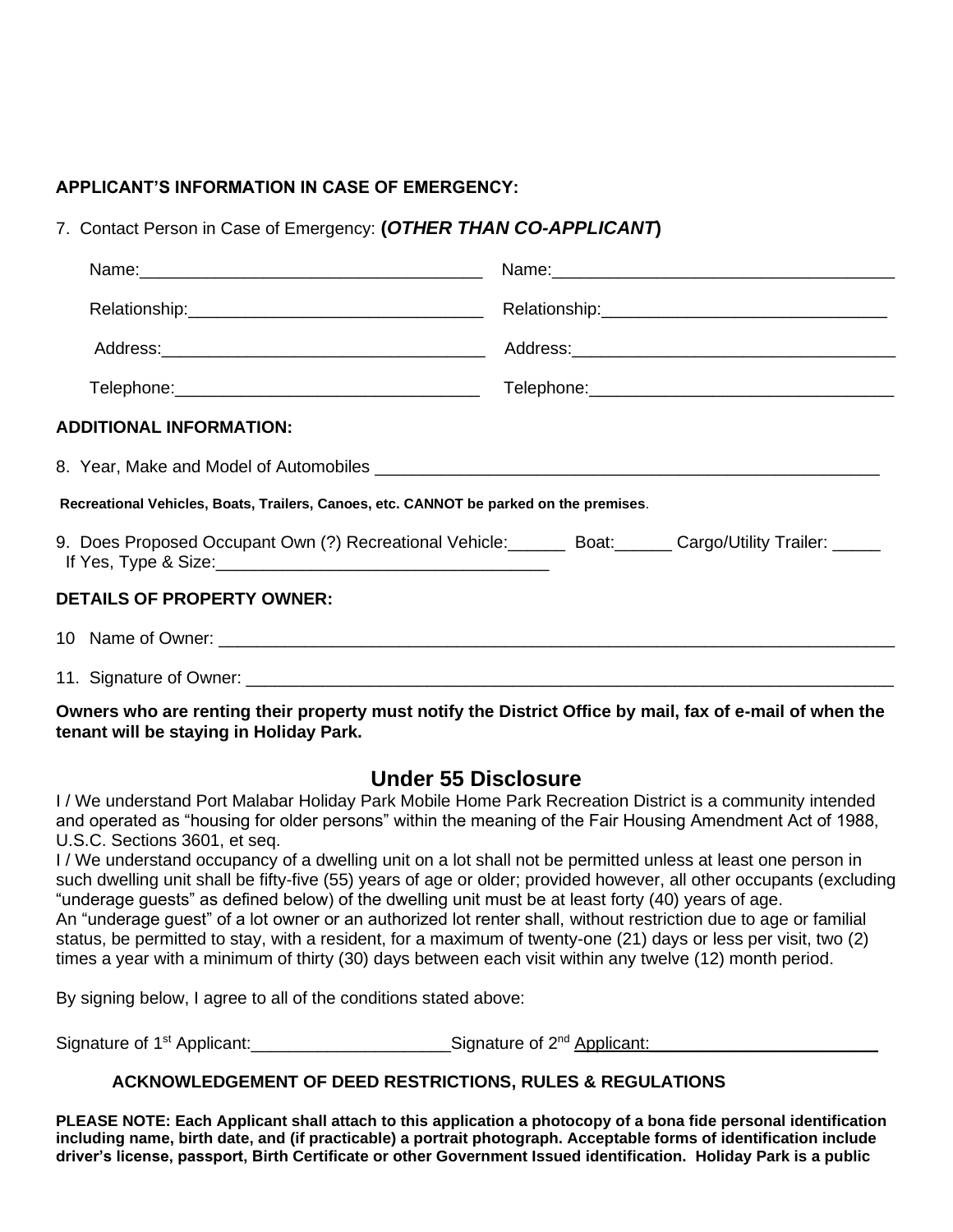**body subject to the Florida Public Records Law and therefore its records are open for public inspection to the extent not exempt from disclosure under Chapter 119 of the Florida Statutes.**

**Occupancy is limited to THREE (3) PERSONS, one of whom must be 55 years of age or older and the other of whom must be 40 years of age of older. Holiday Park is "housing for older persons" within the meaning of the Fair Housing Amendments Act of 1988, U.S.C. Sections 3601, et seq. A proposed occupant who does not meet the foregoing criteria must be a bona fide caregiver, who must be separately approved by the Board of Trustees.**

#### **APPLICANT'S ACKNOWLEDGEMENT OF THE DISTRICT RESTRICTIONS**

Before Applicant completes and signs this Application, Applicant is advised that Port Malabar Holiday Park Mobile Home Park Recreation District is a "Deed Restricted Community" pertaining to ownership and the use of property in Holiday Park. Accordingly, Applicant is hereby advised to obtain from the Seller or Real Estate Broker (if any) or that Applicant may receive from the Holiday Park District Office, a copy of all current District rules, regulations and restrictions.

Accordingly, Applicant(s) must acknowledge receipt of District's Deed Restrictions, Rules and Regulations, Policies and By-Laws. These documents will be issued to the applicant upon initial registration.

As property renter, the undersigned hereby acknowledges that I/We shall be held responsible for compliance with all the restrictions, conditions, covenants and other provisions contained in them, including, but not limited to 1) restrictions concerning the use of such property, 2) restrictions concerning the ages of occupants, and 3) restrictions include the undersigned's family, guests and other licensees.

Application approval is conditioned upon the undersigned's agreement to abide by and comply with the above described restrictions, conditions, covenants and other provisions contained in the District documents as presently constituted and as the same may be hereafter amended from time to time.

Under penalty of perjury, the undersigned declares and affirms that the undersigned has examined the application and to the best of the undersigned's knowledge and belief, it is true and correct.

### **I have received, read and understand the above documents pertaining to the District**

|                                                                                                     | Date: Date:                |  |  |  |  |
|-----------------------------------------------------------------------------------------------------|----------------------------|--|--|--|--|
|                                                                                                     |                            |  |  |  |  |
|                                                                                                     |                            |  |  |  |  |
| STATE OF __________________________________                                                         |                            |  |  |  |  |
|                                                                                                     |                            |  |  |  |  |
|                                                                                                     |                            |  |  |  |  |
|                                                                                                     |                            |  |  |  |  |
| (Notary choose one) () is/are personally known to me, or () has produced __________________________ |                            |  |  |  |  |
| Identification                                                                                      |                            |  |  |  |  |
|                                                                                                     | Signature of Notary Public |  |  |  |  |
|                                                                                                     |                            |  |  |  |  |

Printed name of Notary